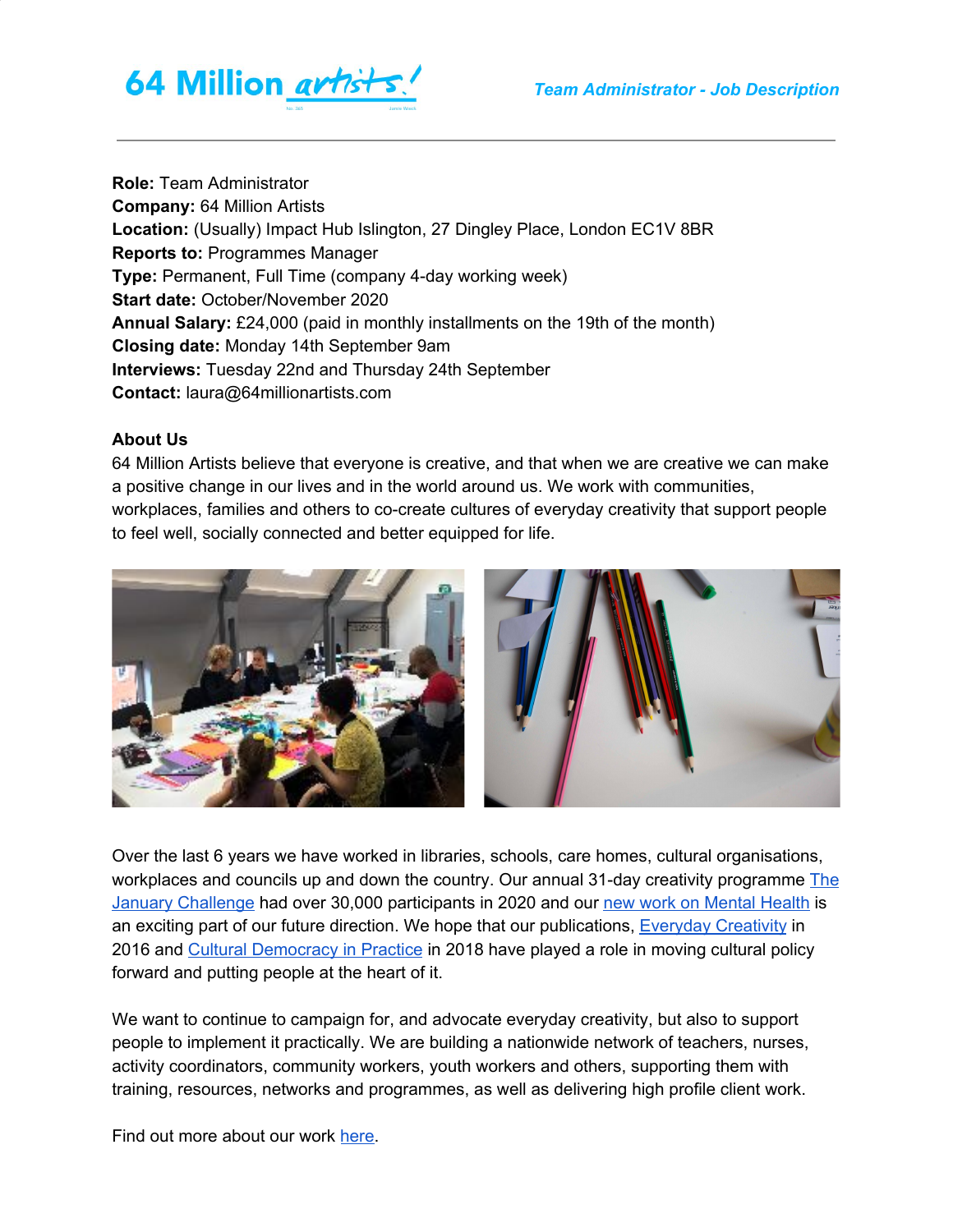

**We have decided now is the right time for us to welcome a new person to the team. Could that be you? If you feel excited by the work we do and love being organised and taking initiative, come join our small dedicated team. Let's work together to harness the transformative power of creativity!**

### **What would the job involve?**

### **Responsibilities:**

- Be the first point of contact for new enquiries, managing our [hello@64millionartists.com](mailto:hello@64millionartists.com) email inbox
- Assist the team with administration tasks
- Support online and in-person workshops by preparing materials, managing tech and assisting participants
- Work with the Community Coordinator to maintain our social media accounts (Twitter, Facebook page and group, and Instagram) and our website
- Support our creative challenge programmes such as **The January [Challenge](https://64millionartists.com/our-work/the-january-challenge/)** and the Weekly [Challenge](http://dothinkshare.com/creative-inspiration/the-weekly-challenge/)
- Complete basic financial tasks such as sending and processing invoices
- Attend team and ideas meetings and contribute to discussions about the future of 64 Million Artists

# **Why should I join the team?**

- Develop your administrative and coordination skills
- Be involved in contributing ideas, expressing your creativity and having agency as part of a growing initiative
- Gain experience in the community/ creative sector and an understanding of how a small social enterprise works
- Fulfill a rewarding role as part of a friendly and warm team of 5 and wider Impact Hub co-working community
- Receive team and 1-2-1 support, and a training budget for your development
- Work a 4-day week so you can prioritise your wellbeing on the 5th day

# **Am I right for the position?**

# **We are looking for people who:**

- Are detail orientated and enjoy being organised
- Are adaptable, proactive and take initiative
- Are aligned with our [values](https://64millionartists.com/about/)
- Have some experience of administration (doesn't need to be in an arts context and can be voluntary experience)
- Are computer literate and familiar with Microsoft Office and Google Drive
- Have strong communication and interpersonal skills being an approachable team player who enjoys working in a small team
- We don't mind what level of formal education you have